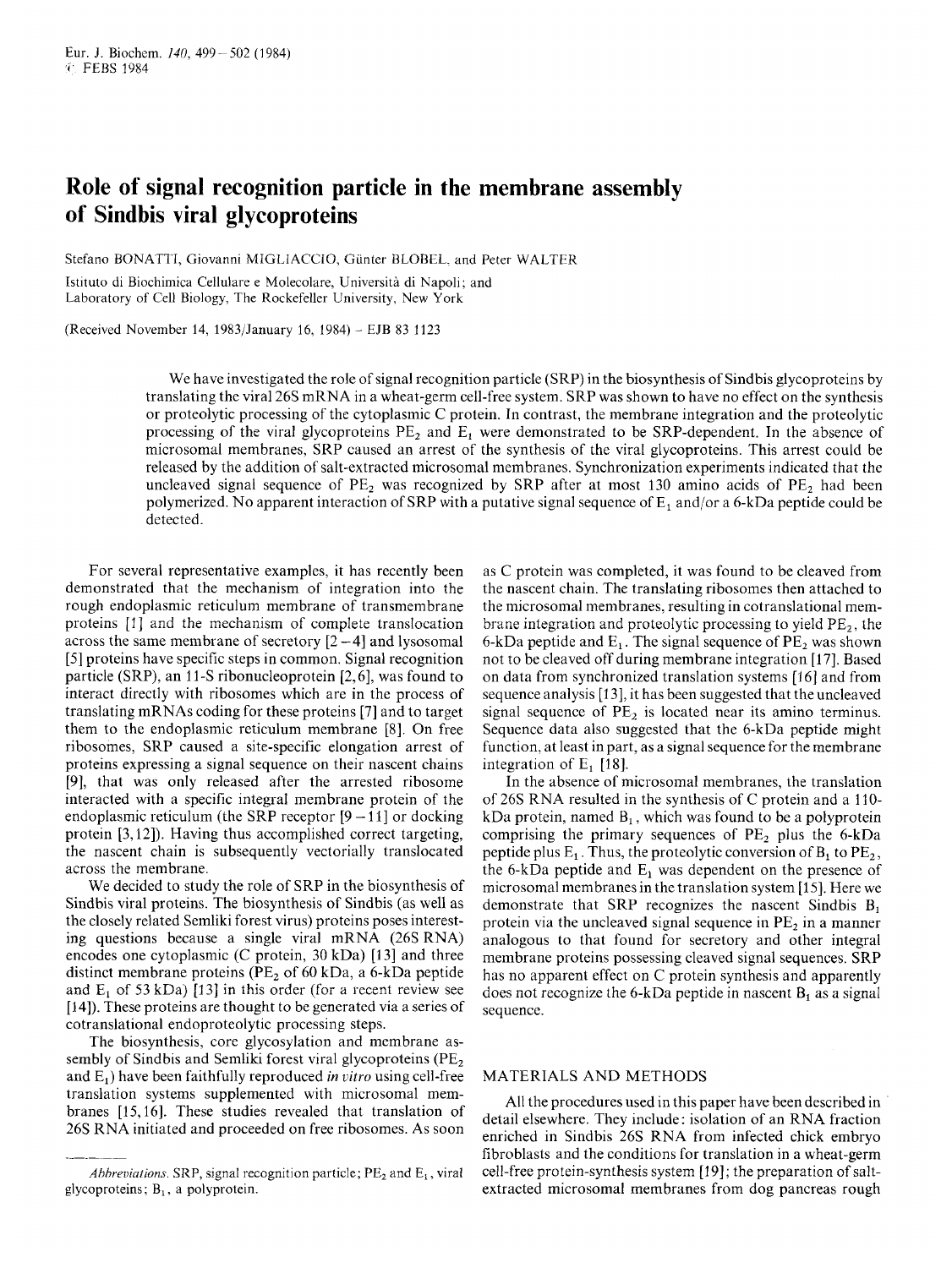

Fig. 1. *Effect of SRP on the synthesis of Sindhis viral proteins*. 26S RNA was translated in the wheat-germ cell-free protein-synthesis system in the absence (lanes 1. 3 and 7) or in the presence of *52* units/ml (lane 3), 260 units,'ml (lanes 4 and 6). 520 units/ml (lane *5)* of SRP. Saltextracted dog pancreas microsomal membranes were present at a concentration of 80 equivalents/ml  $[2]$  in the incubation mix (lanes 6 and 7). In lane 1 no 26S RNA was added. All incubations were performed at  $27^{\circ}$ C for 150 min in the presence of 59 MBq/ml of  $[3H]$ leucine. 12-µl aliquots of each incubation mix were analyzed on a  $10 - 15\%$  gradient polyacrylamide slab gel. After impregnation with PPO [20], the dried gel was fluorographed for 48 h. The arrow indicates a minor 14-kDa translation product which is synthesized concomitant to the 8-kDa polypeptide

microsomes and the purification of SRP [2] ; polyacrylamide slab gel electrophoresis and subsequent fluorography [17,20]. To quantify the radioactivity incorporated in specific polypeptides. bands were located by fluorography, excised and rehydratcd. PPO *was* removed by repeated washing in dimethylsulfoxide and the bands were cut into small pieces and incubated for 48 h at 55 °C in 1 ml 30%  $H_2O_2$  containing 20  $\mu$ l of 1 M HCI. After cooling. the radioactivity was determined by liquid scintillation counting in 9 ml of Dimilume.

## RESULTS AND DISCUSSION

To assess the role of SRP in the biosynthesis of Sindbis glycoproteins we translated viral 26s RNA in a wheat-germ cell-free system. As previously demonstrated [17], we obtained two major translation products (Fig. 1, lane 2): C protein  $(30 \text{ kDa})$  and  $B_1$  protein (110 kDa). Upon addition of increasing amounts of purified SRP to the translation system (Fig. 1, lanes  $3-5$ ) we observed a specific inhibition of  $B_1$  protein synthesis, weheras the synthesis of cytoplasmic C protein was not affected. **A** quantitative interpretation of these data (Fig. 1, lanes  $2 - 5$ ) is given in Fig. 2. Interestingly, concom-



Fig. 2. *SRP inhibits synthesis of B<sub>1</sub> protein but not of C protein.* The amount of C and  $B_1$  proteins synthesized in the experiment shown in Fig. 1, lanes  $2-5$ , was determined as detailed in Methods. The amount of radioactivity found in gel slices of equal size in translation performed in the absence of26S RNA was subtracted *as* background. The <sup>3</sup>H cpm were normalized to be 100 for C and  $B_1$  synthesized in the absence of SRP

itant with the inhibition of  $B_1$  protein synthesis, we observed the appearance of a new small-molecular-mass translation product, a major band at 8 kDa. By analogy with the known mechanism of the SRP-induced inhibition of secretory and membrane protein synthesis, it appears likely that the lowmolecular-mass translation product represents an elongationarrested form of  $B_1$ . However, a conclusive assignment has to await sequence determination.

Addition of salt-extracted (SRP-depleted) microsomal membranes to the SRP-arrested translation system (conditions as in Fig. 1, lane 4) resulted in the disappearance of the 8-kDa polypeptide as well as residual  $B_1$  and a concomitant appearance of  $PE<sub>2</sub>$  (Fig. 1, lane 6).  $PE<sub>2</sub>$  was previously demonstrated to arise as a proteolytic cleavage product upon proper membrane integration of nascent  $B_1$  in systems reconstituted *in vitro.* The synthesis of the second cleavage product  $(E_1)$  is not efficient in the wheat-germ translation system *in citro* (presumably due to a poor translation efficiency of the distal portions of the mRNA). However, upon longer exposure of the gels, bands equivalent in migration to the previously reported translation product in the more efficient reticulocyte lysate system were detected (data not shown). We therefore did not detect  $E_1$  protein synthesis under the conditions where  $PE_2$ protein was generated (Fig. 1, lane 6).

In contrast to a translation system supplemented with translocation-competent native microsomal membranes [15] or salt-extracted microsomal membranes plus SRP (Fig. 1. lane 6), the addition of salt-extracted microsomal membranes alone (in the absence of SRP) had no qualitative effect on the pattern of translation products (Fig. 1. compare lanes 2 and 7). Thus both membrane integration of  $B_1$  and its subsequent proteolytic conversion to  $PE<sub>2</sub>$  (and  $E<sub>1</sub>$ ) were dependent on SRP.

To address the question of whether SRP would also recognize the putative second signal sequence (suggested to be responsible for  $E_1$  integration), we added SRP to a synchronized translation system. Translation of 26s RNA was allowed to initiate for 3 min, after which time 7-methylguanosine 5'-monophosphate was added to prevent further initiation. Incubation was continued for 150 min. Since this treatment does not affect elongation, it allows one to observe the fate of the nascent polypeptide chain *as* a function of time.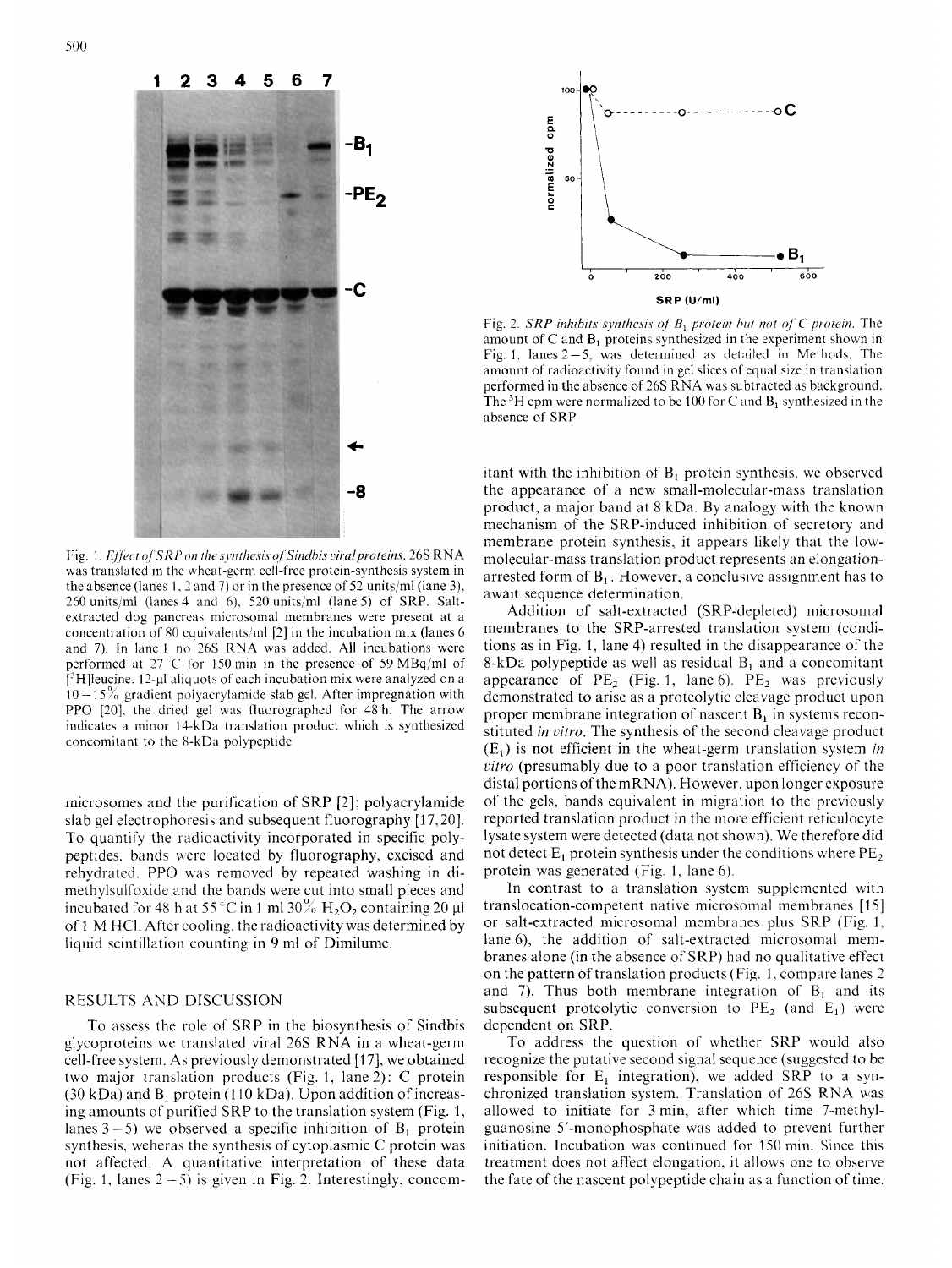

Fig. 3. Function of SRP and of translocation-competent microsomal membranes in a synchronized translation system. 26S RNA was translated in the wheat-germ system. After 3 min, 7-methylguanosine 5'-monophosphate was added to 2 mM to inhibit initiation. At different time points (expressed in min and indicated on the top of each lane), aliquots of the incubation mixture were supplemented with SRP to a final concentration of 260 unitslml **(A)** or with the same amount of SRP plus 100 equivalents/ml of salt-extracted microsomal membranes (B). Incubation was performed at 27<sup>°</sup>C for 150 min in the presence of 59 MBq/ml of [<sup>3</sup>H]leucine. 10-µl aliquots at each time point were analyzed on a 10 -15% gradient polyacrylamide slab gel. After impregnation with PPO the dried gel was fluorographed for 7 days



Fig. 4. *Quantification of*  $B_1$  *and*  $PE_2$  *proteins synthesized in the experiment shown in Fig. 3.*  $\left( \bullet \right)$   $B_1$  protein synthesized in the presence of SRP (Fig. 3A); (O)  $B_1$  protein synthesized in the presence of translocation-competent microsomal membranes (Fig. 3B);  $(\triangle)$  PE<sub>2</sub> synthesized in the presence of translocation-competent microsomal membranes (Fig. 3B). The radioactivity in the  $B_1$  region at the 5-min time point and in the  $PE<sub>2</sub>$  region at the 50-min point was subtracted as background. The  ${}^{3}H$  cpm were normalized to be 100 for  $B_1$  synthesized at the 50-min time point in both conditions, and for  $PE<sub>2</sub>$  glycoprotein synthesized at the 5-min time point

Under our conditions (elongation rate 11 amino acids/min and assuming it to be constant during the entire period of chain elongation), it took 30 min to complete all C protein molecules  $(t_{\frac{1}{2}}=26 \text{ min})$  (data not shown). We then added purified SRP (Fig. 3A) or SRP plus salt-extracted microsomes (Fig. 3B) at various times of elongation (indicated at the top of Fig. 3) to the synchronized translation systems. It is apparent from the data in Fig. 3, and their quantitative interpretation in Fig. 4, that SRP will cause elongation-arrest of  $B_1$  or, as in the presence of salt-extracted microsomal membranes, conversion of  $B_1$  to  $PE_2$  (and  $E_1$ ), only when SRP is present within the first 35 min of translation  $(t_1)$  of  $B_1$  inhibition or  $PE_2$  production was 37 min, see Fig. 4). At this time C protein synthesis was completed (see above) and  $B_1$  synthesis had just started (at most, 130 amino acids of  $B_1$  were polymerized). A later addition of SRP (Fig. 3 and 4) had no effect and the translation in the absence of SRP (Fig. 1, lane 2). products obtained were essentially identical to those obtained

The data in Fig. 1 and 2 clearly show that SRP recognized the uncleaved signal sequence on  $PE<sub>2</sub>$ . The size of the putative SRP-arrested fragment (8 kDa) (Fig. I), as well as kinetic data of the synchronization experiments (Fig. 3 and 4), are consistent with the previously suggested localization of the signal sequence to the amino-terminal portion of  $PE<sub>2</sub>$  [13,16].

We acknowledge R. Cancedda for support, and Ms M. Duval for the preparation of the manuscript. This work was supported in part by an Italia/USA grant CT82.00128.04 from *Consiglio Nuzionale delle* 

## REFERENCES

- I. Anderson, D. J., Walter, P. & Blobel, G. (1982) *J. Cell Biol. 93,*   $501 - 506$ .
- 2. Walter, P. & Blobel, G. (1980) *Proc. Natl Acad. Sci. USA 77,*   $7112 - 7116.$
- 3. Meyer, D. I., Krause, E. &Dobberstein, B. (1982) *Nature (Lond.) 297,* 647 -650.
- 4. Stoffel, W., Blobel, G. & Walter, P. (1981) *Eur. J. Biochem. 120*,  $519 - 522$ .
- 5. Erickson, A. H., Walter, P. & Blobel, G. (1983) *Biochem. Biophys. Res. Commurz. 115, <sup>215</sup>*- 280.
- 6. Walter, P. & Blobel, *G.* (1982) *Nature (Lond.) 299,* 691 -698.
- 7. Walter, P., Ibrahimi, **1.** & Blobel, G. (1981) *J. Cell Bid. 91,*   $545 - 550$ .
- 8. Walter, P. & Blobel, G. (1981) *J. Cell Biol. 91,* 551 -557.
- 9. Walter, P. & Blobel, G. (1981) *J. Cell Biol. 91, 558-561.*
- 10. Gilmore, R., Blobel, G. & Walter, P. (1982) *J. Cell Bid. 95,*   $463 - 469.$
- 11. Gilmore, R., Walter, P. & Blobel, G. (1982) *J. Cell Biol. 95,* 470  $-477.$
- 12. Meyer, D. I., Louvard, D. & Dobberstein, B. (1982) *J. Cell Bid. 92,* 579-583.
- 13. Rice, C. M. & Strauss, J. H. (1981) *Proc. Natl Acad. Sci. USA 78*, <br>2062 2066.
- 14. Garoff, H., Kondor-Koch, C. & Riedel, H. (1982) *Curr. Top. Microbiol. Immunol. Y9,* 1 *-50.*